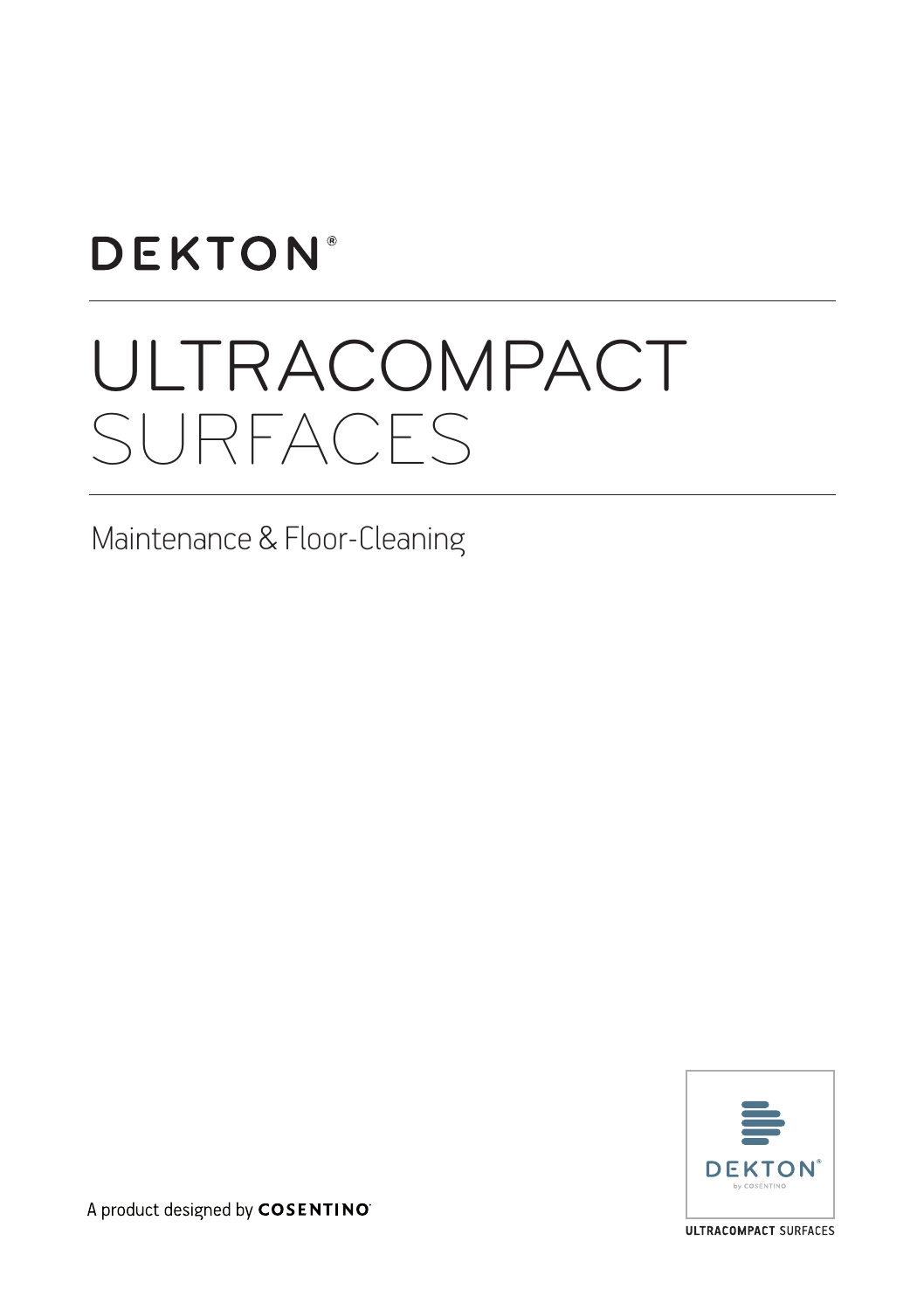## Dekton® for indoor flooring and outdoor paving.

Dekton<sup>®</sup>, thanks to its technical characteristics, is an ideal flooring material. It can be used both indoors and outdoors, and it offers allround excellent performance.

A non-slip treatment can be incorporated to Dekton® for areas where it is required. Thanks to the controllable way the level of surface roughness can be modified, a high level of non-slip resistance can be achieved. In this case, for the flooring to be properly maintained, more frequent cleaning is necessary.

This manual outlines the basic guidelines for the maintenance and cleaning of Dekton\* and Non-slip Dekton® flooring and paving.

(\*) from now on, if Non-slip is not mentioned, we are referring to "standard" Dekton®.

## Maintenance and cleaning for Dekton® flooring.

#### Initial cleaning

After Dekton® has been installed, the surface usually has residue from the work such as a film or small amounts of cement, plaster, silicone, epoxy, etc. A final clean is therefore required once the work has been finished to leave the Dekton® surface clean yet at the same time not harm the material of the joints.

There are products on the market for this purpose; cement and plaster removers, which are acidic solutions and are mainly used for removing cement residue. To remove epoxy residue an organic solvent such as acetone must be used.

Apply the product following the manufacturer's (e.g. Fila) instructions and heed its warnings for safe use.



#### Daily cleaning

For everyday dry cleaning (of the dust in the air) of Dekton® flooring and paving, use a dry mop without additives, or a conventional vacuum cleaner or broom. For everyday wet cleaning with a mop, use a neutral, soapy cleaning product and follow the manufacturer's instructions.

For everyday wet cleaning of Non-slip Dekton® flooring and paving, use a neutral, soapy cleaning product with a cotton mop (not a microfibre one in this case) and follow the manufacturer's instructions.

#### Stubborn stains

For stubborn stains – those which have been there for a while, or due to their composition – that are stuck to the surface and cannot be removed with daily cleaning, we recommend following the table below that outlines various possible types of stains and the most suitable cleaning products to eliminate them.

| <b>STAIN</b>                            | <b>CLEANING PRODUCT</b>                     | EXAMPLE          |
|-----------------------------------------|---------------------------------------------|------------------|
| Liquids and organic residues            | Conventional detergent, grease remover      | Kärcher          |
| Grease and oil                          | Degreaser                                   | Kärcher          |
| Rubber                                  | Degreaser                                   | Kärcher          |
| Resins, putties, silicone residue, dyes | Solvent, Acetone                            | . .              |
| Traces of cement adhesives              | Acid                                        | Salfuman         |
| Plaster                                 | Plaster remover, Acid                       | Viakal, Salfuman |
| Tar                                     | Degreaser                                   | Kärcher          |
| <b>Nicotine</b>                         | Abrasive cleaning product, Solvent, Acetone | Cif              |
| <b>Rust</b>                             | Hydrochloric acid                           | Salfuman         |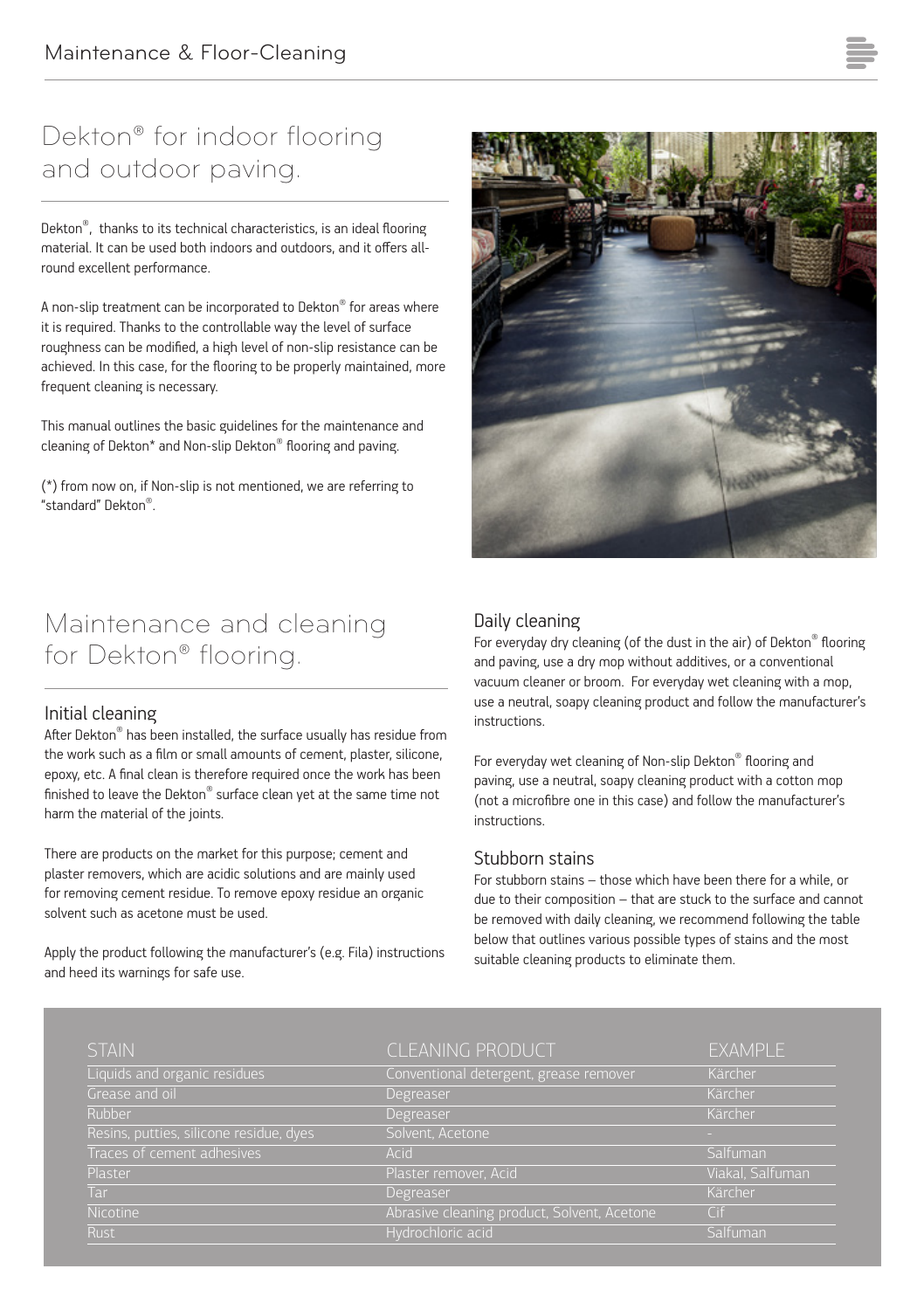The regular use of other common cleaning products such as bleach, hydrogen peroxide or caustic soda – commonly used in commercial establishments, hospitals, veterinary clinics, industrial sites and other public spaces – is perfectly compatible with Dekton® without any precautionary measures required beyond those indicated by each manufacturer.

### Cleaning equipment.

l.

The correct cleaning equipment needed depends on the surface's finish (standard or Non-slip). The table below lists the most common cleaning equipment and its recommended use. The use of abrasives that can damage the surface of the material should always be avoided.

For any questions regarding the use of other highly concentrated chemicals, contact Cosentino's Customer Service.

| CLEANING EQUIPMENT   | <b>DEKTON</b> | NON-SLIP DEKTON | <b>RECOMMENDATIONS</b>                                                                                                                                                                                                                                                                             |
|----------------------|---------------|-----------------|----------------------------------------------------------------------------------------------------------------------------------------------------------------------------------------------------------------------------------------------------------------------------------------------------|
| <b>Broom</b>         | X             |                 | Recommended for small areas.<br>Make sure that the bristles are<br>not made of metal.                                                                                                                                                                                                              |
| Dry mop              | $\mathsf X$   |                 | Use slightly damp to improve<br>performance. Particularly useful for<br>areas with large format Dekton®.                                                                                                                                                                                           |
| Microfibre mop       | $\mathsf X$   |                 | Avoid using microfibre mops for<br>Non-slip Dekton as the mop can<br>snag and leave fluff on the surface<br>of the material.                                                                                                                                                                       |
| Cotton mop           | $\mathsf X$   | $\mathsf X$     | For best results we recommend<br>changing the water after cleaning<br>every 25m <sup>2</sup> of floor surface.<br>If the water is not changed<br>frequently, the suspended particles<br>can settle back onto the surface<br>surface that is being cleaned.                                         |
| Pressurised water    |               | $\mathsf X$     | In wet, outdoor areas of domestic<br>use or those with heavy foot traffic,<br>we recommend using hot,<br>pressurised water, with or without<br>neutral soap, for the proper cleaning<br>of the non-slip surface.                                                                                   |
| Industrial machinery | X             | X               | Automatic, single-disc rotary-type<br>machines with melamine discs for<br>occasional cleaning (e.g. 3M) are<br>recommended.<br>Except in special cases, such as<br>for stubborn stains, cleaning<br>with these machines requires the<br>the use of conventional detergents<br>for cleaning floors. |